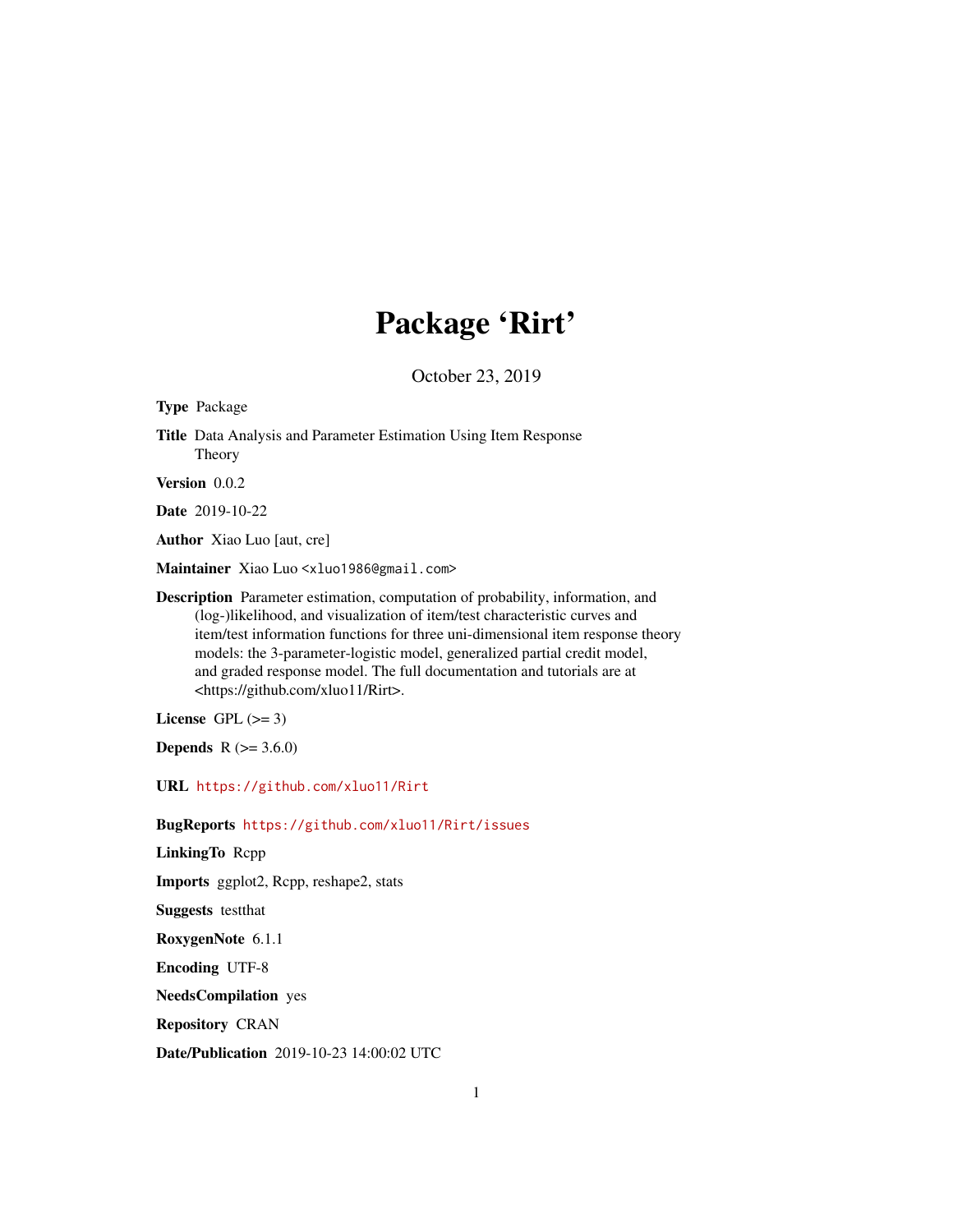### <span id="page-1-0"></span>R topics documented:

| Index | 12 |
|-------|----|
|       |    |
|       |    |
|       |    |
|       |    |
|       |    |
|       |    |

estimate\_mixed *Estimation of the Mixed Format Model*

#### Description

Estimate the mixed format model

#### Usage

```
model_mixed_eap(u, items, D = 1.702, priors = c(0, 1),
 bounds_t = c(-4, 4))
model_mixed_map(u, items, D = 1.702, priors = c(0, 1),
 bounds_t = c(-4, 4), iter = 30, conv = 0.001)
```
#### Arguments

| u        | the response data, 2d marix                     |
|----------|-------------------------------------------------|
| items    | a list of 3pl, gpcm, grm items                  |
|          | the scaling constant                            |
| priors   | the prior distribution                          |
| bounds_t | the lower- and upper-bound of the parameter     |
| iter     | the maximum number of newton-raphson iterations |
| conv     | the convergence criterion                       |

#### Value

model\_mixed\_eap returns a list of point estimates and standard error of the ability parameters model\_mixed\_map returns a list of point estimates of the ability parameters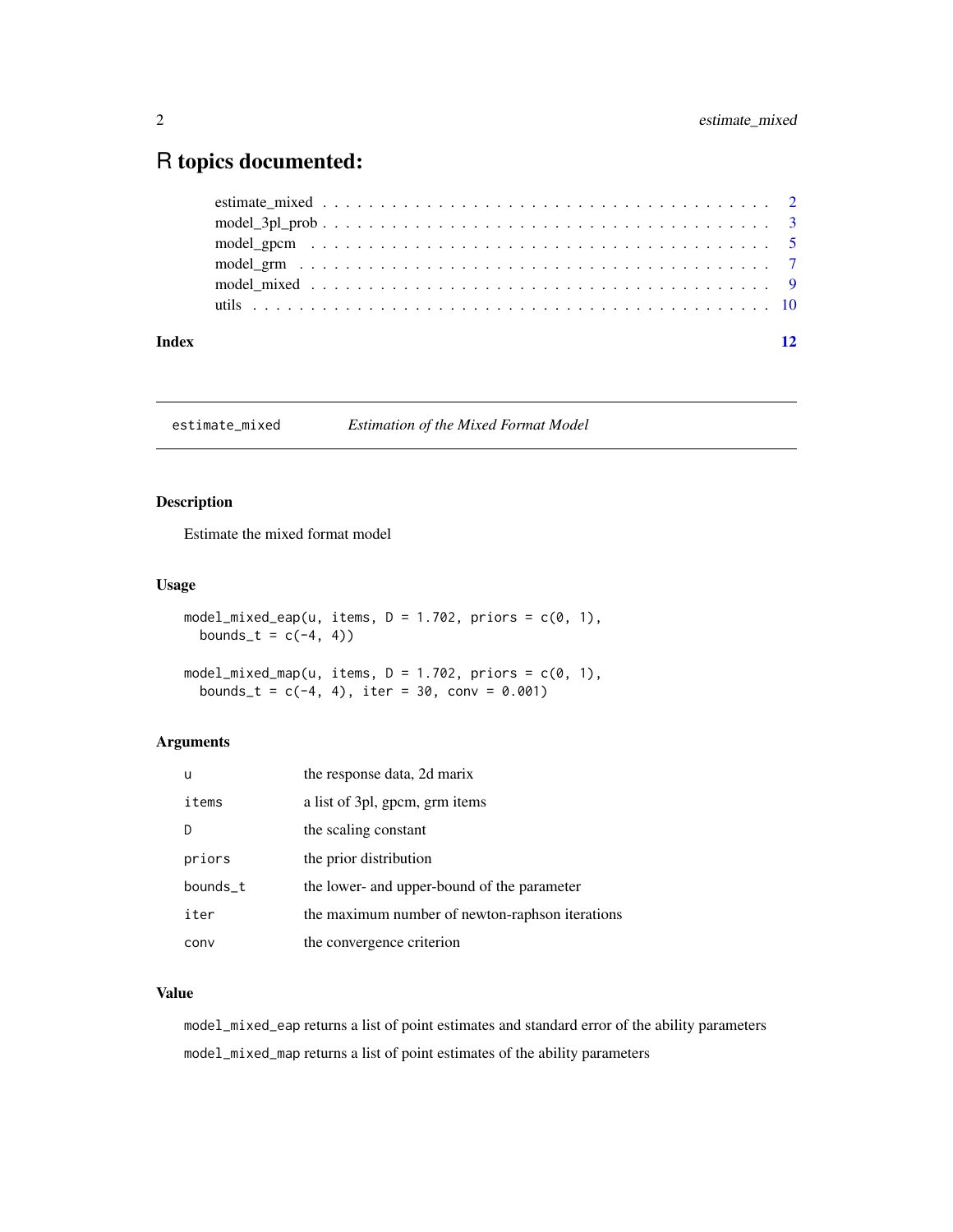#### <span id="page-2-0"></span>model\_3pl\_prob 3

#### Examples

```
x <- model_mixed_gendata(200, 30, 5, 5, 3)
y <- model_mixed_eap(x$u, x$items)
c('corr'=cor(x$t, y$t), 'rmse'=rmse(x$t, y$t))
x <- model_mixed_gendata(200, 30, 5, 5, 3)
y <- model_mixed_map(x$u, x$items)
c('corr'=cor(x$t, y$t), 'rmse'=rmse(x$t, y$t))
```
model\_3pl\_prob *3-parameter-logistic model*

#### Description

Common computations and operations for the 3PL model

#### Usage

 $model_3pl\_prob(t, a, b, c, D = 1.702)$  $model_3pl_info(t, a, b, c, D = 1.702)$  $model_3pl_1h(u, t, a, b, c, D = 1.702, log = FALSE)$ model\_3pl\_rescale(t, a, b, c, scale =  $c("t", "b")$ , mean = 0, sd = 1)  $model_3pl_gendata(n_p, n_i, t = NULL, a = NULL, b = NULL, c = NULL,$  $D = 1.702$ , t\_dist = c(0, 1), a\_dist = c(-0.1, 0.2), b\_dist = c(0, 0.7), c\_dist =  $c(5, 46)$ , t\_bounds =  $c(-3, 3)$ , a\_bounds =  $c(0.01, 0.01)$ 2.5), b\_bounds =  $c(-3, 3)$ , c\_bounds =  $c(0, 0.5)$ , missing = NULL, ...) model\_3pl\_plot(a, b, c,  $D = 1.702$ , type = c("prob", "info"), total = FALSE, xaxis =  $seq(-4, 4, 0.1)$ model\_3pl\_plot\_loglh(u, a, b, c, D = 1.702, xaxis = seq(-4, 4, 0.1), verbose = FALSE)

#### Arguments

| $^{\rm t}$ | ability parameters, 1d vector         |
|------------|---------------------------------------|
| a          | discrimination parameters, 1d vector  |
| b          | difficulty parameters, 1d vector      |
| C          | guessing parameters, 1d vector        |
| D          | the scaling constant, $default=1.702$ |
| u          | observed responses, 2d matrix         |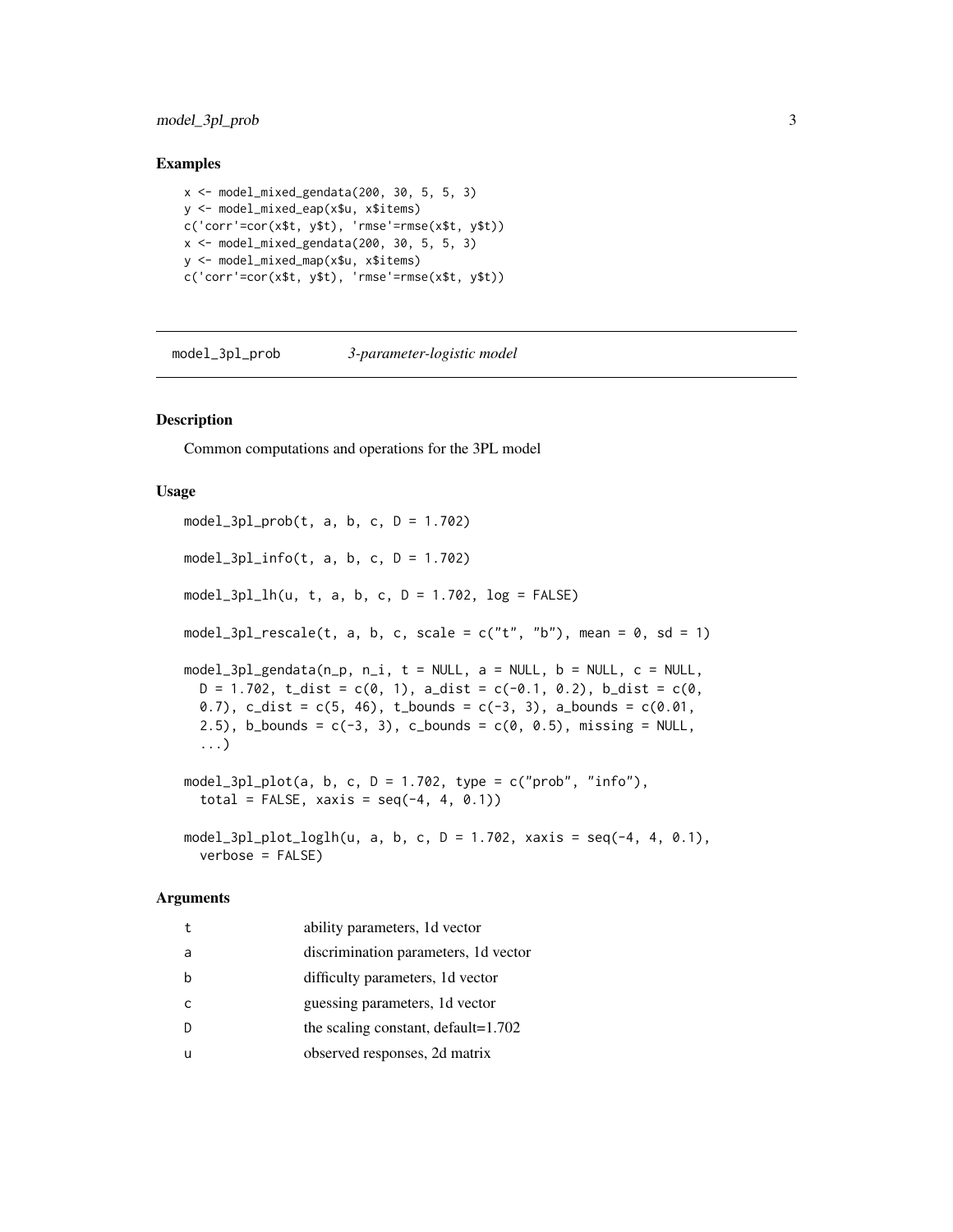| log      | True to return log-likelihood                                                                                         |
|----------|-----------------------------------------------------------------------------------------------------------------------|
| scale    | the scale, 't' for theta or 'b' for b-parameters                                                                      |
| mean     | the mean of the new scale                                                                                             |
| sd       | the standard deviation of the new scale                                                                               |
| $n_p$    | the number of people to be generated                                                                                  |
| $n_i$    | the number of items to be generated                                                                                   |
| t_dist   | parameters of the normal distribution used to generate t-parameters                                                   |
| a_dist   | parameters of the lognormal distribution used to generate a-parameters                                                |
| b_dist   | parameters of the normal distribution used to generate b-parameters                                                   |
| c_dist   | parameters of the beta distribution used to generate c-parameters                                                     |
| t bounds | bounds of the ability parameters                                                                                      |
| a_bounds | bounds of the discrimination parameters                                                                               |
| b_bounds | bounds of the difficulty parameters                                                                                   |
| c_bounds | bounds of the guessing parameters                                                                                     |
| missing  | the proportion or number of missing responses                                                                         |
| .        | additional arguments                                                                                                  |
| type     | the type of plot: 'prob' for item characteristic curve (ICC) and 'info' for item<br>information function curve (IIFC) |
| total    | TRUE to sum values over items                                                                                         |
| xaxis    | the values of x-axis                                                                                                  |
| verbose  | TRUE to print rough maximum likelihood estimates                                                                      |

#### Value

| model_3pl_prob returns the resulting probabilities in a matrix                   |
|----------------------------------------------------------------------------------|
| model_3pl_info returns the resulting information in a matrix                     |
| model_3pl_lh returns the resulting likelihood in a matrix                        |
| model_3pl_rescale returns t, a, b, c parameters on the new scale                 |
| model_3pl_gendata returns the generated response matrix and parameters in a list |
| model_3pl_plot returns a ggplot object                                           |
| model_3pl_plot_loglh returns a ggplot object                                     |

```
with(model_3pl_gendata(10, 5), model_3pl_prob(t, a, b, c))
with(model_3pl_gendata(10, 5), model_3pl_info(t, a, b, c))
with(model_3pl_gendata(10, 5), model_3pl_lh(u, t, a, b, c))
model_3pl_gendata(10, 5)
model_3pl_gendata(10, 5, a=1, c=0, missing=.1)
with(model_3pl_gendata(10, 5), model_3pl_plot(a, b, c, type="prob"))
with(model_3pl_gendata(10, 5), model_3pl_plot(a, b, c, type="info", total=TRUE))
with(model_3pl_gendata(5, 50), model_3pl_plot_loglh(u, a, b, c))
```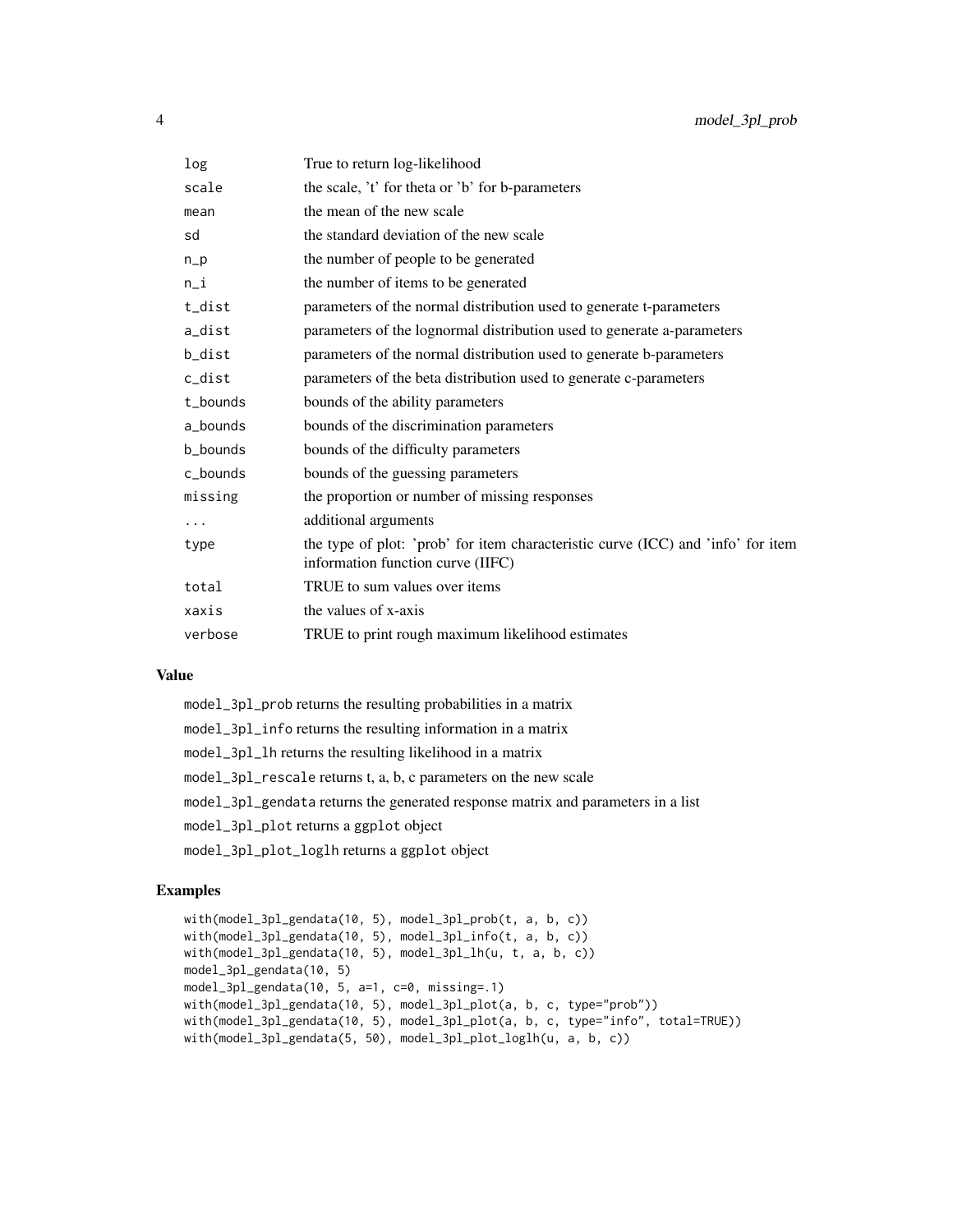<span id="page-4-0"></span>

#### Description

Common computations and operatoins for the GPCM

#### Usage

```
model\_gpcm\_prob(t, a, b, d, D = 1.702, d0 = NULL)model_gpcm_info(t, a, b, d, D = 1.702, d0 = NULL)
model_gpcm_lh(u, t, a, b, d, D = 1.702, d0 = NULL, log = FALSE)
model_gpcm_gendata(n_p, n_i, n_c, t = NULL, a = NULL, b = NULL,
  d = NULL, D = 1.702, sort_d = FALSE, t_dist = c(0, 1),
  a\_dist = c(-0.1, 0.2), b\_dist = c(0, 0.8), d\_dist = c(0, 1),t_bounds = c(-3, 3), a_bounds = c(0.01, 2.5), b_bounds = c(-3, 3),
  d_bounds = c(-3, 3), missing = NULL, ...)
model_gpcm_rescale(t, a, b, d, scale = c("t", "b"), mean = 0, sd = 1)
model_gpcm_plot(a, b, d, D = 1.702, d0 = NULL, type = c("prob",
  "info"), item_level = FALSE, total = FALSE, xaxis = seq(-6, 6, 6)0.1))
```
 $model\_gpcm\_plot\_loglh(u, a, b, d, D = 1.702, d0 = NULL,$  $xaxis = seq(-6, 6, 0.1),$  verbose = FALSE)

#### Arguments

| t        | ability parameters, 1d vector                |
|----------|----------------------------------------------|
| a        | discrimination parameters, 1d vector         |
| b        | item location parameters, 1d vector          |
| d        | item category parameters, 2d vector          |
| D        | the scaling constant, $default=1.702$        |
| d0       | insert an initial category value             |
| u        | observed scores (starting from 0), 2d matrix |
| log      | TRUE to return log-likelihood                |
| $n_p$    | the number of people to be generated         |
| n_i      | the number of items to be generated          |
| $n_{-}c$ | the number of score categories               |
| sort_d   | TRUE to sort d parameters for each item      |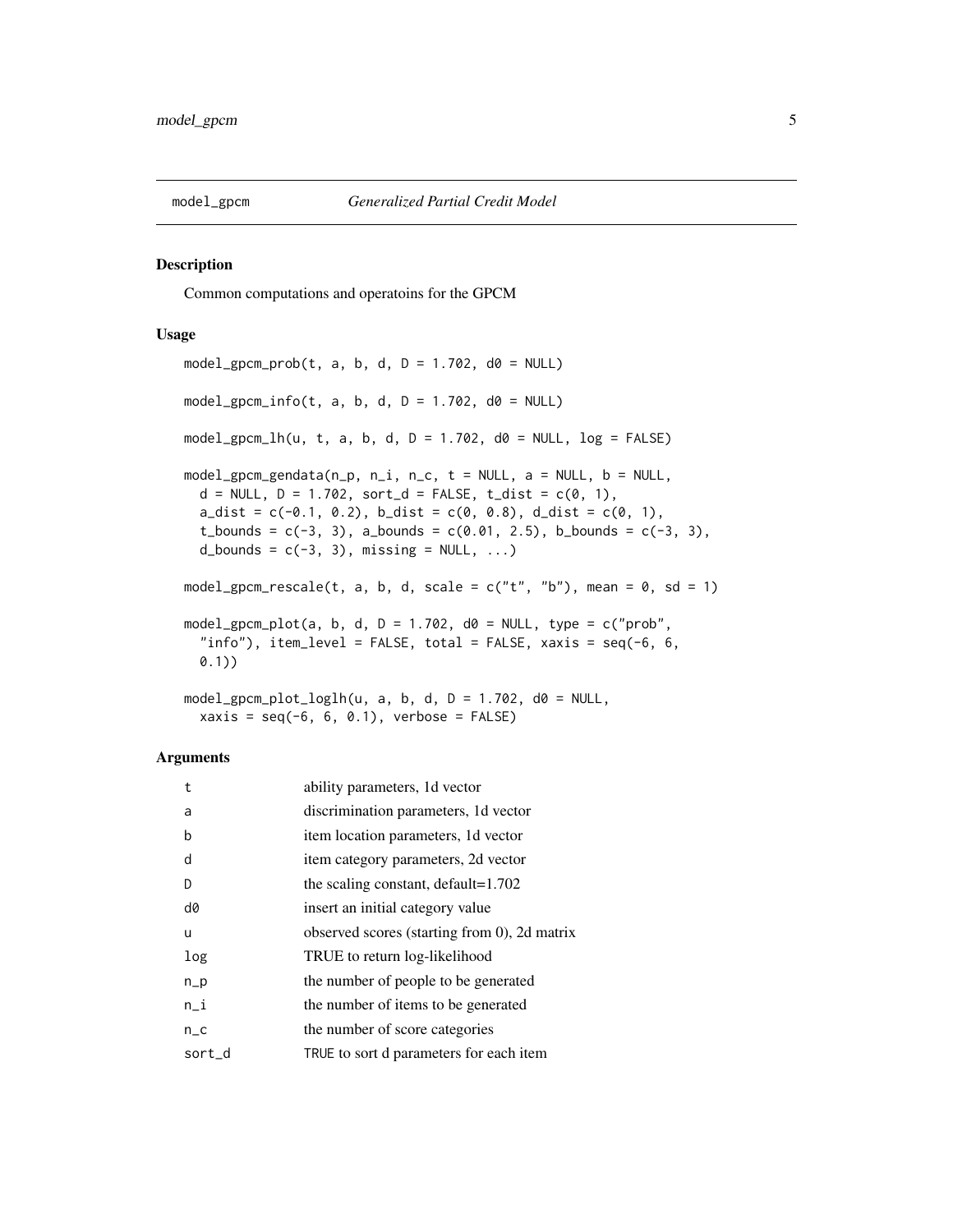| t_dist     | parameters of the normal distribution used to generate t-parameters |
|------------|---------------------------------------------------------------------|
| a_dist     | parameters of the lognormal distribution parameters of a-parameters |
| b_dist     | parameters of the normal distribution used to generate b-parameters |
| d_dist     | parameters of the normal distribution used to generate d-parameters |
| t_bounds   | the bounds of the ability parameters                                |
| a_bounds   | the bounds of the discrimination parameters                         |
| b_bounds   | the bounds of the difficulty parameters                             |
| d_bounds   | the bounds of the category parameters                               |
| missing    | the proportion or number of missing responses                       |
| .          | additional arguments                                                |
| scale      | the scale, 't' for theta or 'b' for b-parameters                    |
| mean       | the mean of the new scale                                           |
| sd         | the standard deviation of the new scale                             |
| type       | the type of plot, prob for ICC and info for IIFC                    |
| item_level | TRUE to add item level data                                         |
| total      | TRUE to sum values over items                                       |
| xaxis      | the values of x-axis                                                |
| verbose    | TRUE to print rough maximum likelihood values                       |

#### Details

Use NA to represent unused category.

#### Value

model\_gpcm\_prob returns the resulting probabilities in a 3d array model\_gpcm\_info returns the resulting information in a 3d array model\_gpcm\_lh returns the resulting likelihood in a matrix model\_gpcm\_gendata returns the generated response matrix and parameters model\_gpcm\_rescale returns t, a, b, d parameters on the new scale model\_gpcm\_plot returns a ggplot object model\_gpcm\_plot\_loglh returns a ggplot object

```
with(model_gpcm_gendata(10, 5, 3), model_gpcm_prob(t, a, b, d))
with(model_gpcm_gendata(10, 5, 3), model_gpcm_info(t, a, b, d))
with(model_gpcm_gendata(10, 5, 3), model_gpcm_lh(u, t, a, b, d))
model_gpcm_gendata(10, 5, 3)
model_gpcm_gendata(10, 5, 3, missing=.1)
# Figure 1 in Muraki, 1992 (APM)
b \le - matrix(c(-2,0,2,-.5,0,2,-.5,0,2), nrow=3, byrow=TRUE)
model_gpcm_plot(a=c(1,1,.7), b=rowMeans(b), d=rowMeans(b)-b, D=1.0, d0=0)
```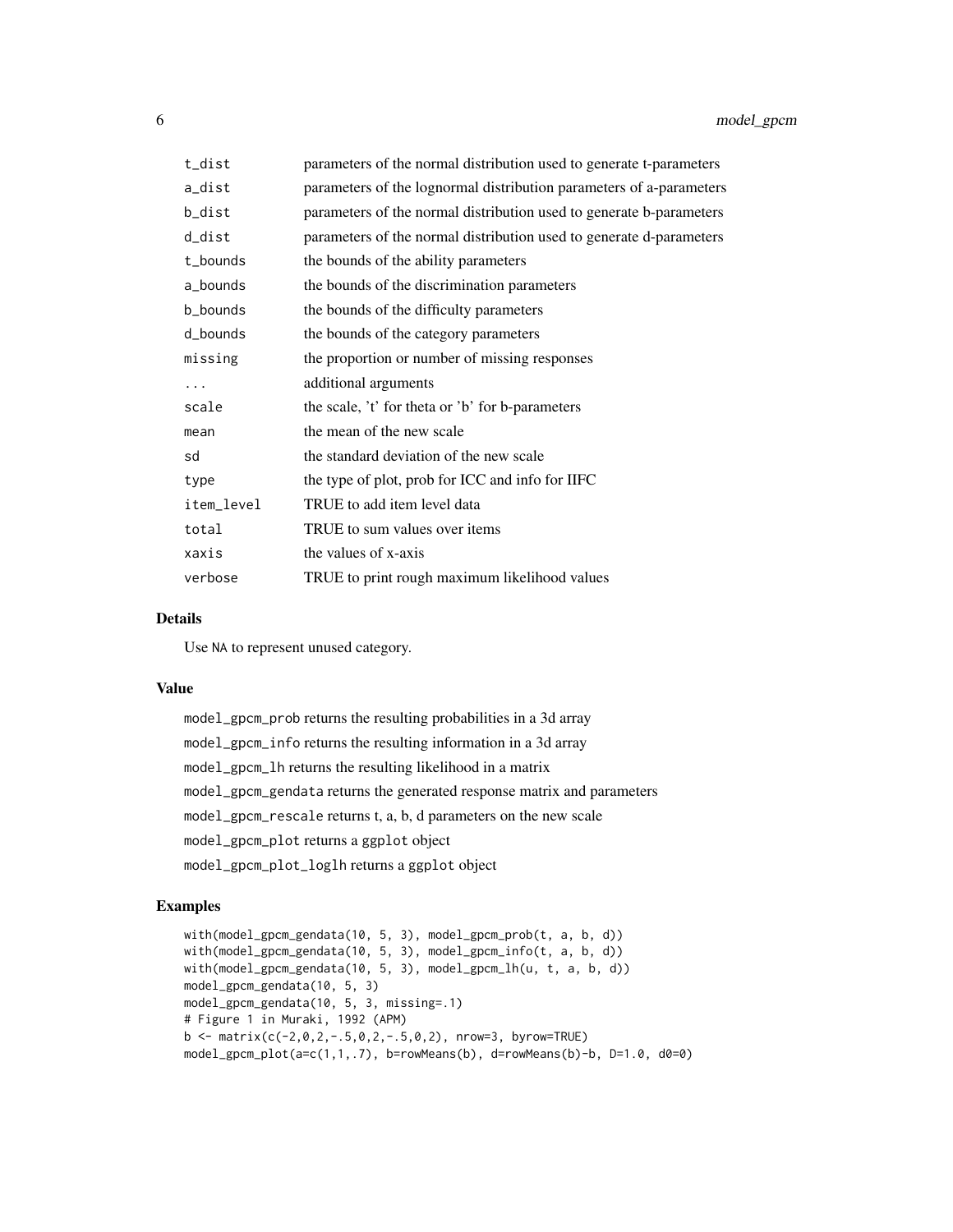#### <span id="page-6-0"></span>model\_grm 7

```
# Figure 2 in Muraki, 1992 (APM)
b \le - matrix(c(.5, 0, NA, 0, 0, 0), nrow=2, byrow=TRUE)
model_gpcm_plot(a=.7, b=rowMeans(b, na.rm=TRUE), d=rowMeans(b, na.rm=TRUE)-b, D=1.0, d0=0)
# Figure 3 in Muraki, 1992 (APM)
b <- matrix(c(1.759,-1.643,3.970,-2.764), nrow=2, byrow=TRUE)
model_gpcm_plot(a=c(.778,.946), b=rowMeans(b), d=rowMeans(b)-b, D=1.0, d0=0)
# Figure 1 in Muraki, 1993 (APM)
b \le matrix(c(0,-2,4,0,-2,2,0,-2,0,0,-2,-2,0,-2,-4), nrow=5, byrow=TRUE)
model_gpcm_plot(a=1, b=rowMeans(b), d=rowMeans(b)-b, D=1.0)
# Figure 2 in Muraki, 1993 (APM)
b <- matrix(c(0,-2,4,0,-2,2,0,-2,0,0,-2,-2,0,-2,-4), nrow=5, byrow=TRUE)
model_gpcm_plot(a=1, b=rowMeans(b), d=rowMeans(b)-b, D=1.0, type='info', item_level=TRUE)
with(model_gpcm_gendata(5, 50, 3), model_gpcm_plot_loglh(u, a, b, d))
```
model\_grm *Graded Response Model*

#### Description

Common computations and operations for the GRM

#### Usage

```
model_grm_prob(t, a, b, D = 1.702, raw = FALSE)
model_grm_info(t, a, b, D = 1.702)
model_grm_lh(u, t, a, b, D = 1.702, log = FALSE)
model\_grm\_gendata(n_p, n_i, n_c, t = NULL, a = NULL, b = NULL,D = 1.702, t\_dist = c(0, 1), a\_dist = c(-0.1, 0.2), b\_dist = c(0, 1)0.8), t_bounds = c(-3, 3), a_bounds = c(0.01, 2.5),
  b_bounds = c(-3, 3), missing = NULL, ...)
model_grm_rescale(t, a, b, scale = c("t", "b"), mean = 0, sd = 1)
model_grm_plot(a, b, D = 1.702, type = c("prob", "info"),
  item\_level = FALSE, total = FALSE, xaxis = seq(-6, 6, 0.1),raw = FALSE)
model\_grm\_plot\_loglh(u, a, b, D = 1.702, xaxis = seq(-6, 6, 0.1),verbose = FALSE)
```
#### Arguments

|   | ability parameters, 1d vector        |
|---|--------------------------------------|
| a | discrimination parameters, 1d vector |
| b | item location parameters, 2d matrix  |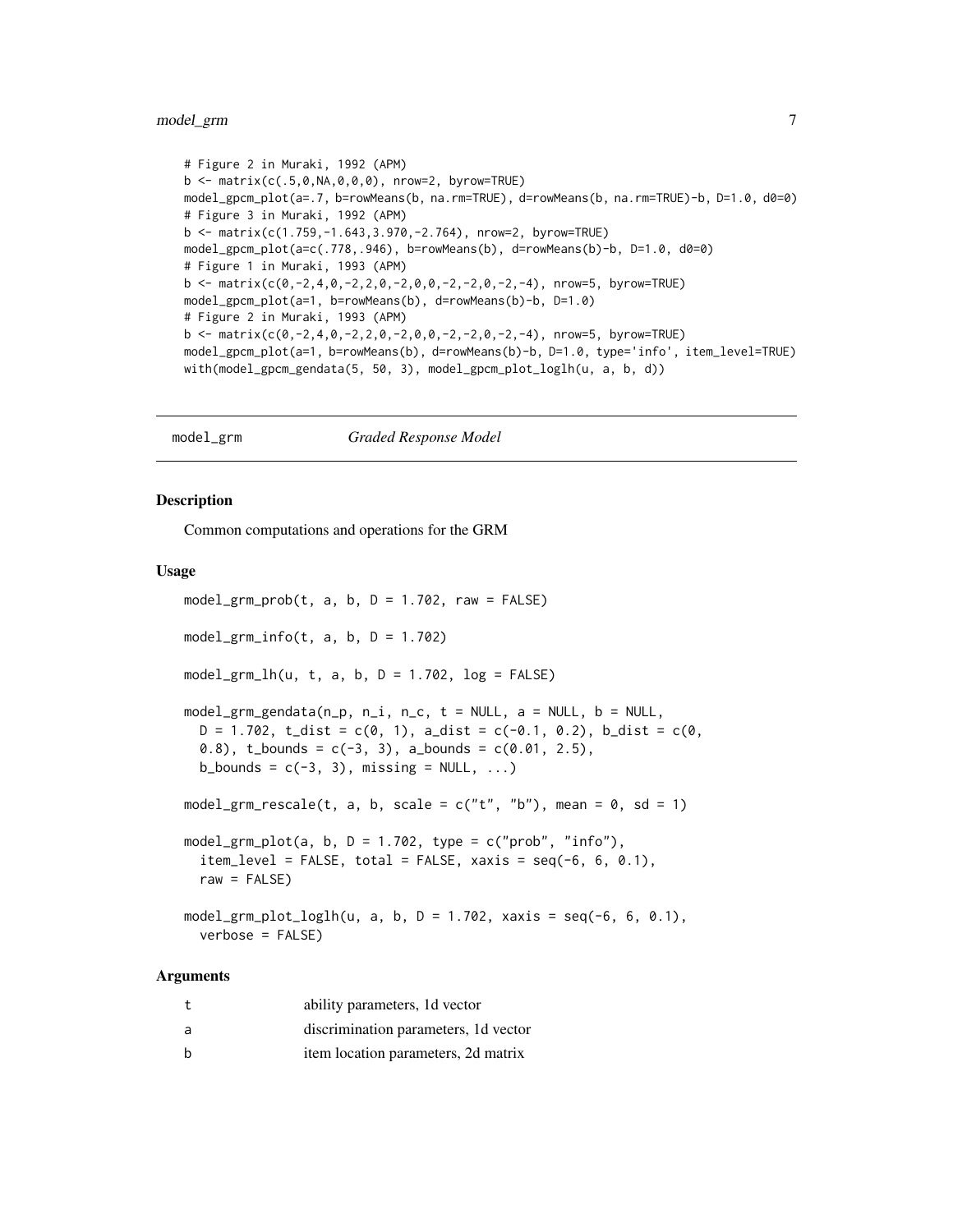| D          | the scaling constant, default=1.702                                    |
|------------|------------------------------------------------------------------------|
| raw        | TRUE to return $P^*$                                                   |
| u          | observed scores (starting from 0), 2d matrix                           |
| log        | TRUE to return log-likelihood                                          |
| $n_p$      | the number of people to be generated                                   |
| $n_i$      | the number of items to be generated                                    |
| $n_{-}c$   | the number of score categories                                         |
| t_dist     | parameters of the normal distribution used to generate t-parameters    |
| a_dist     | parameters of the lognormal distribution used to generate a-parameters |
| b_dist     | parameters of the normal distribution used to generate b-parameters    |
| t_bounds   | the bounds of the ability parameters                                   |
| a_bounds   | the bounds of the discrimination parameters                            |
| b bounds   | the bounds of the difficulty parameters                                |
| missing    | the proportion or number of missing responses                          |
| $\cdots$   | additional arguments                                                   |
| scale      | the scale, 't' for theta or 'b' for b-parameters                       |
| mean       | the mean of the new scale                                              |
| sd         | the standard deviation of the new scale                                |
| type       | the type of plot, prob for ICC and info for IIFC                       |
| item_level | TRUE to combine categories                                             |
| total      | TRUE to sum values over items                                          |
| xaxis      | the values of x-axis                                                   |
| verbose    | TRUE to print rough maximum likelihood values                          |

#### Value

model\_grm\_prob returns the resulting probabilities in a 3d array model\_grm\_info returns the resulting information in a 3d array model\_grm\_lh returns the resulting likelihood in a matrix model\_grm\_gendata returns the generated response data and parameters in a list model\_grm\_rescale returns t, a, b parameters on the new scale model\_grm\_plot returns a ggplot object model\_grm\_plot\_loglh returns a ggplot object

```
with(model_grm_gendata(10, 5, 3), model_grm_prob(t, a, b))
with(model_grm_gendata(10, 5, 3), model_grm_info(t, a, b))
with(model_grm_gendata(10, 5, 3), model_grm_lh(u, t, a, b))
model_grm_gendata(10, 5, 3)
model_grm_gendata(10, 5, 3, missing=.1)
with(model_grm_gendata(10, 5, 3), model_grm_plot(a, b, type='prob'))
with(model_grm_gendata(10, 5, 3), model_grm_plot(a, b, type='info', item_level=TRUE))
with(model_grm_gendata(5, 50, 3), model_grm_plot_loglh(u, a, b))
```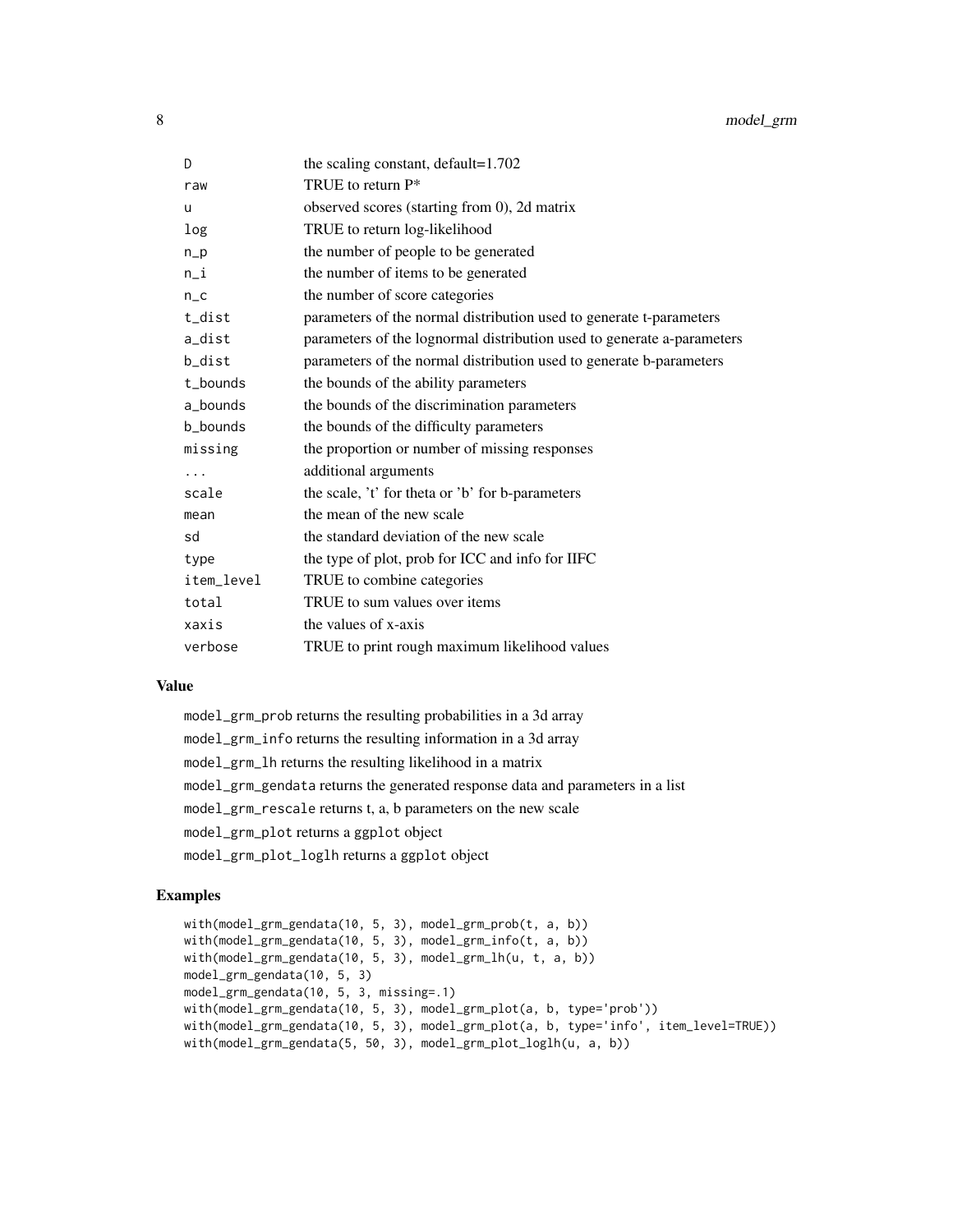<span id="page-8-0"></span>

#### Description

Common computations and operations for the mixed format model

#### Usage

```
model_mixed_gendata(n_p, n_3pl = 0, n_gpcm = 0, n_grm = 0, n_c, ...)
model_mixed_prob(t, items, D = 1.702)
model_mixed_info(t, items, D = 1.702, combine = TRUE)
model\_mixed\_lh(u, t, items, D = 1.702, log = FALSE, combine = TRUE)
```
#### Arguments

| $n_p$     | the number of test takers                           |
|-----------|-----------------------------------------------------|
| $n_3$ pl  | the number of 3pl items                             |
| $n$ _gpcm | the number of gpcm items                            |
| n_grm     | the number of grm items                             |
| $n_{-}c$  | the number of score categories for polytomous items |
| .         | additional arguments                                |
| t         | ability parameters, a vector                        |
| items     | a list of '3pl', 'gpcm', and 'grm' items            |
| D         | the scaling constant, default=1.702                 |
| combine   | TRUE to combine results from list to matrix         |
| u         | the response data, a 2d matrix                      |
| log       | TRUE to return log-likelihood                       |

#### Value

model\_mixed\_gendata returns a list of generated responses, ability paramters and items model\_mixed\_prob returns a list of probabilities for '3pl', 'gpcm', and 'grm' items model\_mixed\_info returns a list or matrix of information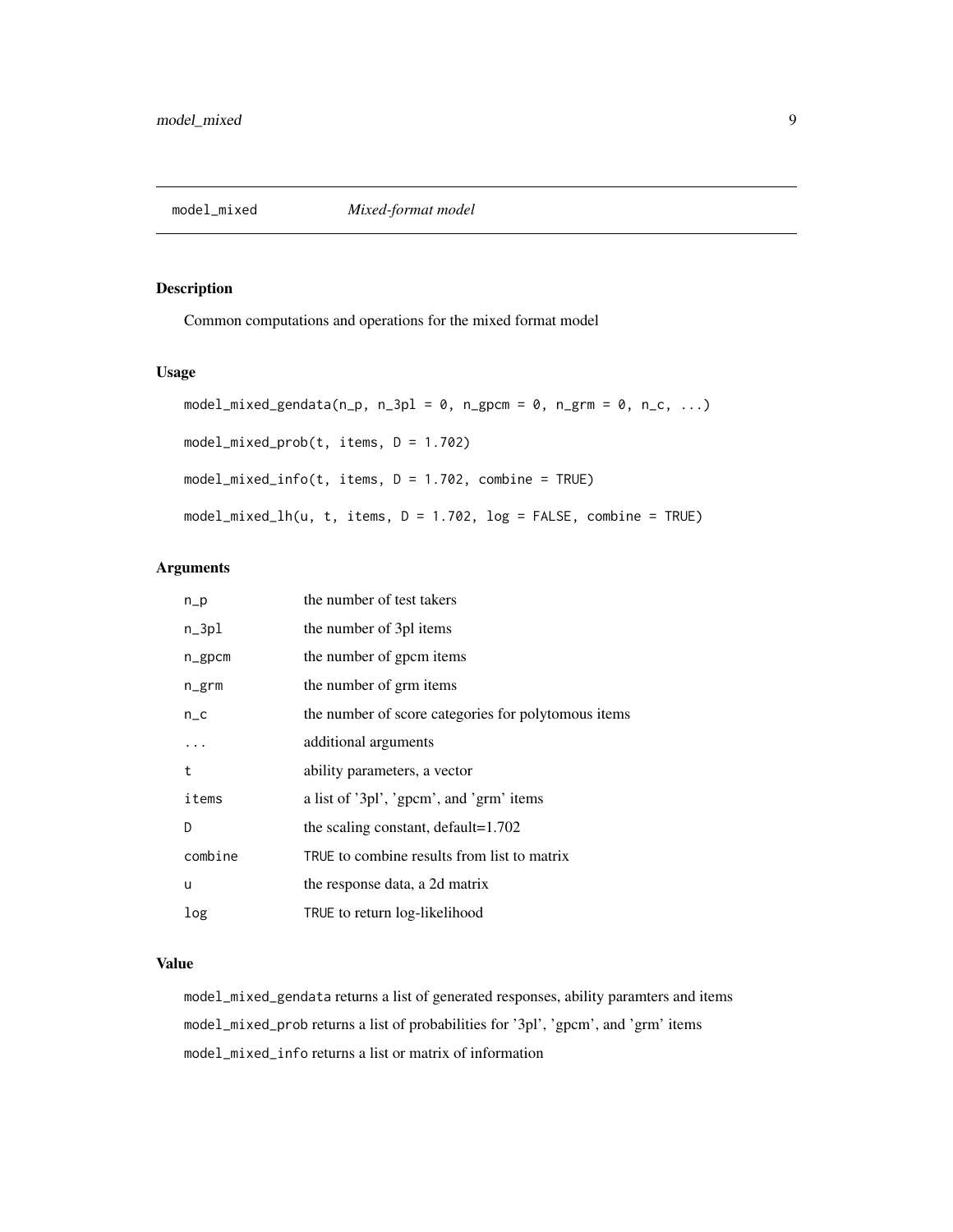#### Examples

```
# generate 10 3pl items, 5 gpcm items and 5 grm items
model_mixed_gendata(10, n_3pl=10, n_gpcm=5, n_grm=5, n_c=3)
# generate 5 gpcm items and 5 grm items, 4 score categories each
model_mixed_gendata(10, n_gpcm=5, n_grm=5, n_c=4)
# generate 5 people and 4 items of each type
with(model_mixed_gendata(n_p=5, n_3pl=4, n_gpcm=4, n_grm=4, n_c=3),
     model_mixed_prob(t, items))
# generate 10 people and 5 gpcm and 5 grm items
with(model_mixed_gendata(n_p=10, n_gpcm=4, n_grm=4, n_c=3),
     model_mixed_prob(t, items))
with(model_mixed_gendata(10, 4, 4, 4, 3), model_mixed_info(t, items))
with(model_mixed_gendata(10, 0, 4, 4, 3), model_mixed_info(t, items))
with(model_mixed_gendata(10, 4, 4, 4, 3), model_mixed_lh(u, t, items))
```
#### utils *Utility functions*

#### Description

rmse computes the root mean squared error (RMSE) of two numeric vectors/matrices

freq computes the frequency counts of a numeric or character vector

cronbach\_alpha computes the Cronbach's alpha internal consistency reliability index

spearman\_brown predicts the reliability when the current test is extended to n times longer

spearman\_brown\_reverse computes how many times the current test length needs to be extended in order to reach targeted reliability

quadratic kappa computes the quadratic weighted kappa of two numeric vectors

#### Usage

```
rmse(x1, x2)
freq(x, vals = NULL, decimal = NULL)cronbach_alpha(u)
spearman_brown(rho, n_len)
spearman_brown_reverse(rho, target_rho)
quadratic_kappa(x1, x2)
```
<span id="page-9-0"></span>10 utils and the contract of the contract of the contract of the contract of the contract of the contract of the contract of the contract of the contract of the contract of the contract of the contract of the contract of t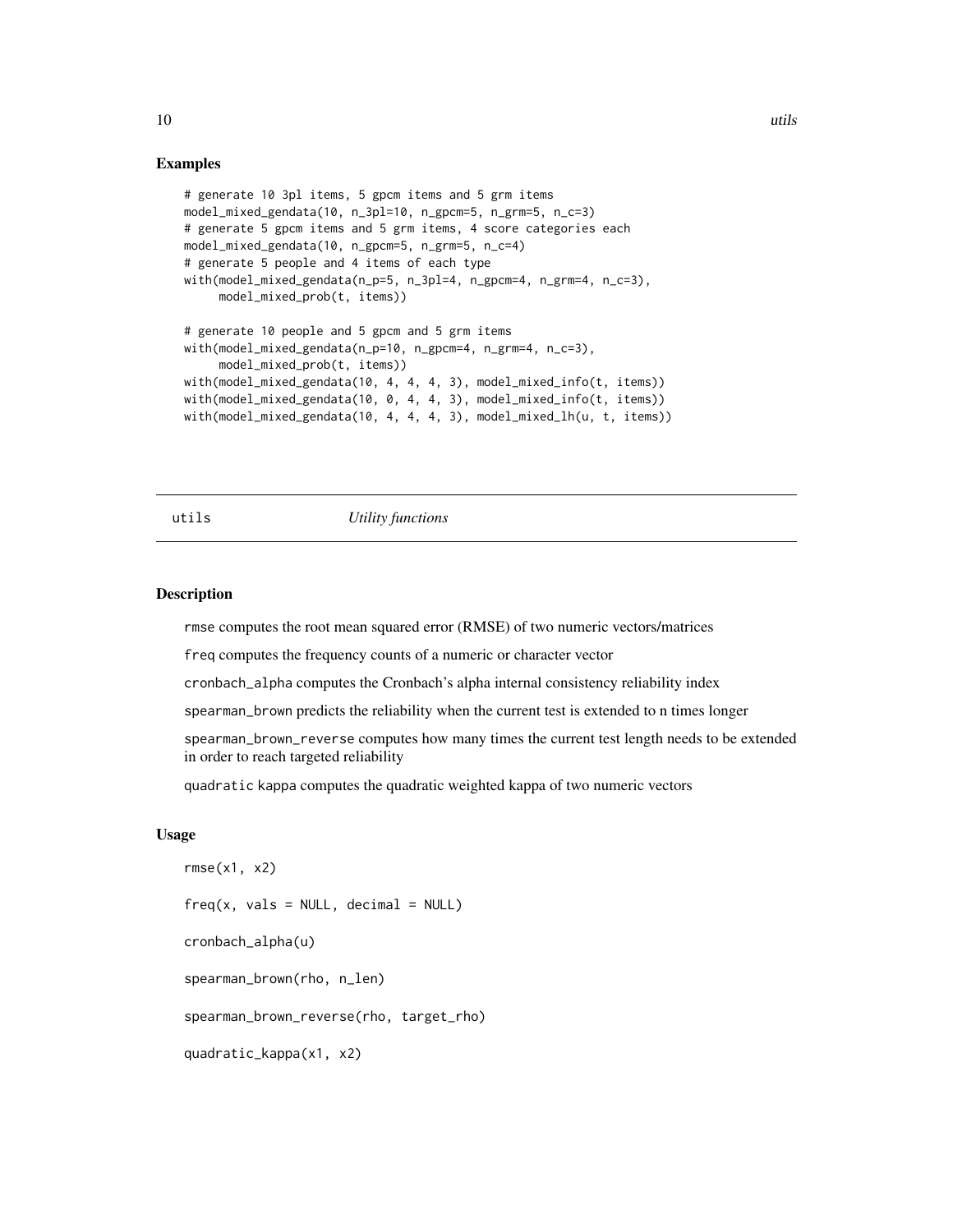#### utils the contract of the contract of the contract of the contract of the contract of the contract of the contract of the contract of the contract of the contract of the contract of the contract of the contract of the cont

#### Arguments

| x1             | a numeric vector or matrix               |
|----------------|------------------------------------------|
| x <sub>2</sub> | a numeric vector or matrix               |
| x              | a numeric or character vector            |
| vals           | valid values, NULL to include all values |
| decimal        | round results to n-th decimal places     |
| u              | oberved responses, 2d matrix             |
| rho            | the reliability of the current test      |
| n_len          | extend the test to n times longer        |
| target_rho     | the targeted reliability                 |

#### Value

freq returns the frequency counts and percentages in a data.frame

```
rmse(rnorm(10), rnorm(10))
freq(round(runif(100, 1, 5)))
cronbach_alpha(model_3pl_gendata(1000, 20)$u)
spearman_brown(.70, 2)
spearman_brown_reverse(.70, .85)
quadratic_kappa(round(runif(100, 1, 5)), round(runif(100, 1, 5)))
```